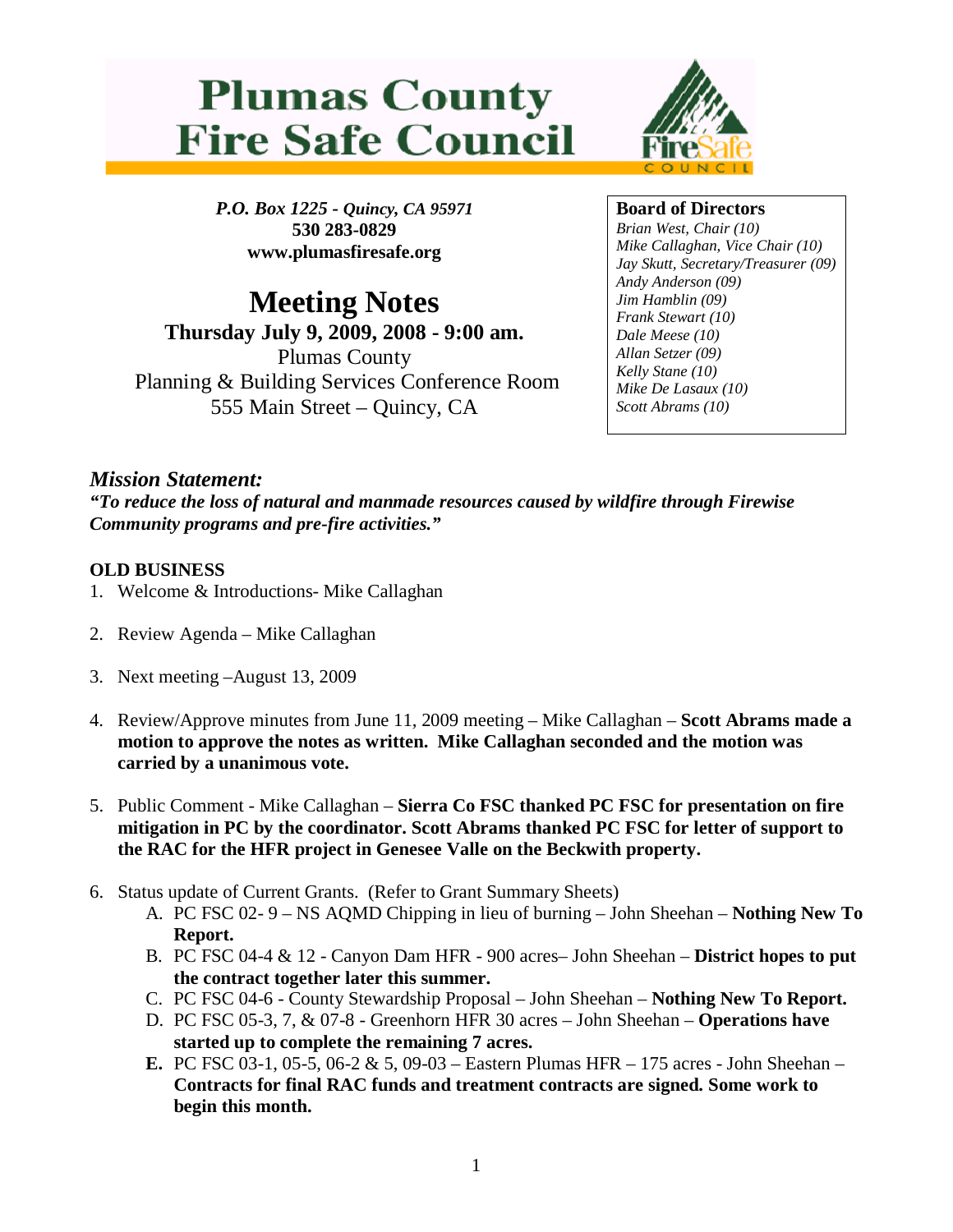- F. PC FSC 06-4 & 10 Little Grass Valley HFR 111 acres John Sheehan **Harvesting completed, about ½ of the slash remains to be piled by 8/30/09. Piles will be burned in the fall.**
- G. PC FSC 06-6 La Porte Pines HFR 75 acres John Sheehan **Treatment prospectus to treat the remaining 2 acres is out for bids.**
- **H.** PC FSC 07-1 & 4 Indian Valley HFR-200 acres John Sheehan –**Project treatment is complete except for the burning of the remaining 15 acres will be completed this fall.**
- I. PC FSC 07-2 La Porte Road HFR 100 acres John Sheehan **Funds have finally been released from Cal Fire. Treatment activities to begin in late summer.**
- J. PC FSC 07-5 C Road right-of-way planning John Sheehan **Nothing New To Report.**
- K. PC FSC 07-6 Taylorsville HFR 30 acres John Sheehan **Nothing New To Report.**
- L. PC FSC 09-2 & 09-4 Elderly/Disabled Defensible Space– John Sheehan –**Funding contract for RAC funds has been signed with the Plumas NF. CA FSC contract pending. Contracts being awarded for 12 more clients.**
- M. PC FSC 07-10 County Educational Workshops John Sheehan **SNC has released the hold on project activities and project activity can continue using other funds that can be reimbursed at a later date. Coordinator has provided a presentation to Sierra County FSC and will make another one for UNR Alumni Association on July 16.**
- **N.** PC FSC 08- 1 Gold Mtn. HFR John Sheehan **59 acres of mastication completed. RPF, Coordinator and GM representative to assess any more potential areas with remaining funds.**
- O. PC FSC 08-2 PC FSC Council Coordination 2007-2009– John Sheehan **Work continues with FSC coordination activities, meeting with contractors and foresters on fuel reduction projects and sharing of firesafe information.**
- P. PC FSC 08- 3 HFR Project Development –John Sheehan **RPF's working with communities & PC FSC to develop projects fro grant applications.**
- Q. PC FSC 09-1 PC FSC Community HFR Planning 2009-2010 John Sheehan **Project suspended by SNC due to CA fiscal crisis.**
- 7. Status update of proposed Grant Proposals.
	- A. Plumas County FSC Coordination -2009 SNC- **Pending**
- 8. HFQLG –HFR project overview/relation to communities' opportunities Project mapping integration involving USFS, CDF and Fire Safe Council - PNF's fuel reduction out year program of work – Allan Setzer – **Plumas NF is ready to work with PC FSC & Plumas County on a mapping project to display integration of HFR activities on public & private lands.**
- 9. Implementation of the Plumas County Community Wildfire Protection Plan (CWPP) –Jerry Hurley – **Nothing new to report.**
- 10. Defensible Space on Public Lands Larry Craggs **Mt. Hough has completed environmental documentation to hand thin & pile 640 acres behind Chandler Rd in Quincy. They are completing environmental documentation to treat 160 acres of public lands that connect treated private land projects in Genesee Valley.**
- 11. Update of local FSC (Almanor Basin & Gold Mtn.) activities Jerry Hurley **Almanor Basin FSC reports there was a lot of interest and interaction at their booth at the annual 4th of July activities in Chester.**